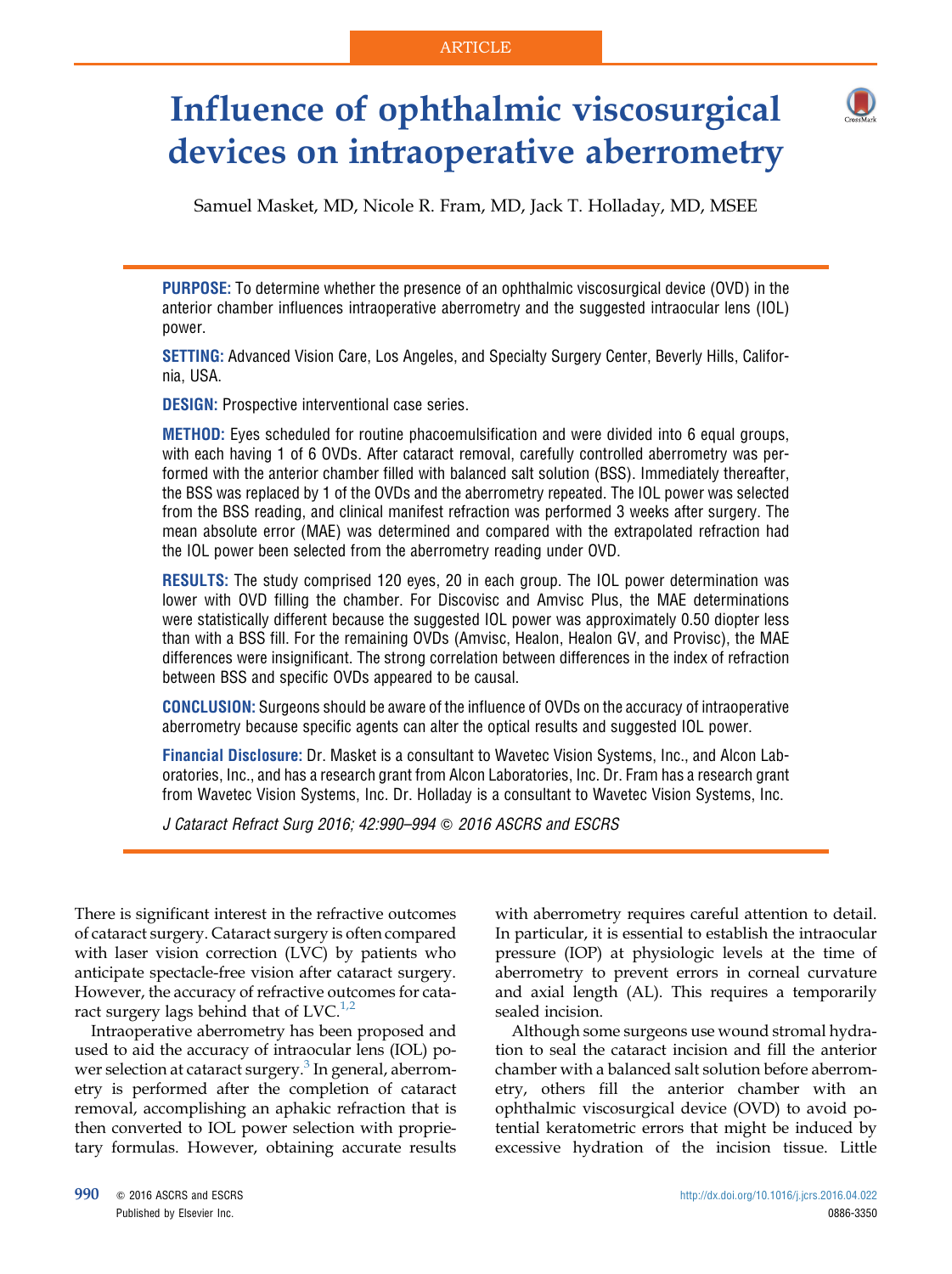information is available regarding the effect of OVDs on the accuracy of aberrometry and IOL prediction power. In theory, results with OVD compared with a balanced salt solution might differ as a result of the variation in the index of refraction between individual OVDs and compared with balanced salt solution. The difference in the aphakic power of an eye with a balanced salt solution versus OVD in the anterior chamber is likely a result of the effect on the posterior surface power of the cornea (cornea/balanced salt solution versus cornea/OVD) because the anterior surface power (air/cornea) remains unchanged. The posterior surface power difference might be calculated using the indices of refraction for each OVD compared with a balanced salt solution.

The objective of the present study was to determine whether aberrometry readings for aphakic refraction and IOL prediction power differ when the anterior chamber is filled with balanced salt solution (BSS, Alcon Laboratories, Inc.) or various OVDs.

#### PATIENTS AND METHODS

A prospective interventional study was performed under the tenets of the Declaration of Helsinki with approval of the local ethics committee. The study was designed as an intrapatient controlled analysis. Patients presenting for routine cataract extraction were included. All cases were performed in a single setting (Specialty Surgery Center, Beverly Hills, California, USA) by 1 of 2 surgeons (S.M., N.F.) using topical and intracameral anesthesia.

Excluded from surgery were patients with previous refractive or corneal surgery of any type; ocular comorbidities that could affect aberrometry readings, including corneal surface disease, significant vitreous opacities, or elevated macular lesions; surgical complications; or a vision potential worse than 20/30. The study did not include surgically induced astigmatism (SIA) because only the spherical equivalent (SE) was considered and the surgical protocol was rigid with respect to incision size, instrumentation, and other factors.

The eyes were divided into equal groups. Each of the 6 groups was consecutively assigned a single OVD for

Supported by a grant from Wavetec Vision Systems, Inc., Aliso Viejo, California, USA.

Corresponding author: Samuel Masket, MD, Suite 911, 2080 Century Park East, Los Angeles, California 90067, USA E-mail: [avcmasket@aol.com.](mailto:avcmasket@aol.com)

investigation. The agents were Discovisc and Provisc (Alcon Laboratories, Inc.), Healon and Healon GV (Abbott Medical Optics, Inc.), and Amvisc and Amvisc Plus (Bausch & Lomb).

Preoperative testing included optical biometry. In an attempt to limit refractive variables, all eyes had a 2.2 mm temporal clear corneal incision and received a similarplatform single-piece acrylic IOL (Acrysof, Alcon Laboratories, Inc.).

At cataract surgery, after phacoemulsification, cortical removal, and posterior capsule polishing, the temporal corneal incision was carefully hydrated with BSS to create a watertight seal. Additional BSS was injected via a cannula into the anterior chamber to set the IOP at approximately 20 mm Hg as measured with a surgical applanation tonometer (Terry-Kratz, Ocular Instruments). By visual inspection, care was taken to avoid pressure on the globe from the lid speculum or sterile drapes. The surgeon manipulated the patient's head to center the cornea in the palpebral fissure, avoiding interference by the speculum.

Next, intraoperative aberrometry was performed with a biomechanical waveform analyzer (Ocular Response Analyzer, Wavetec Vision Systems, Inc.). The results of aphakic refraction and suggested IOL power were recorded; 3 readings were taken to ensure consistency and accuracy. Immediately after, the anterior chamber was filled with 1 of the 6 OVDs replacing the BSS, the IOP was set again with the tonometer, aberrometry was repeated, and the aphakic refraction and suggested IOL power were recorded. The IOL power suggested under BSS was used for IOL implantation in all cases. Cataract surgery was then completed routinely as follows: Anterior subcapsular lens epithelial cells were polished for 360 degrees, the single-piece acrylic IOL was inserted in the capsular bag, the OVD was fully aspirated, the IOP was set at the physiologic level, and the incision was hydrated and tested for watertight closure.

Manifest refractions were performed 2 to 3 weeks postoperatively, and the refractive spheroequivalent outcomes were analyzed to reflect the deviation from the desired refractive result (mean absolute error [MAE]). The difference in refractive accuracy between the aberrometry reading for BSS and OVD was the main outcome measure.

To reduce bias, a technician uninvolved in the study recorded the data intraoperatively. Another technician uninvolved and unaware of the study performed refractions, and the results were analyzed independently.

Statistical analysis was performed using SAS software (version 9.3, SAS Institute, Inc.). The differences between each group were evaluated using a nonparametric approach (Friedman chi-square test).

#### RESULTS

The study comprised 120 eyes, 20 in each OVD group. [Table 1](#page-2-0) shows the aggregate data for eyes with respect to AL (determined from preoperative biometry) and final IOL power. The range for both parameters was wide.

Aberrometry readings taken with BSS varied from those taken when the anterior chamber was filled with OVD [\(Table 2\)](#page-2-0). In each example, the suggested IOL power was lower with OVD readings than with BSS. The results for Discovisc and Amvisc Plus

Submitted: February 25, 2015. Final revision submitted: March 16, 2016. Accepted: April 15, 2016.

From Advanced Vision Care (Masket, Fram) and the Jules Stein Eye Institute (Masket, Fram), David Geffen School of Medicine UCLA, Los Angeles, and the Specialty Surgery Center (Masket, Fram), Beverly Hills, California; Baylor College of Medicine (Holladay), Houston, Texas, USA.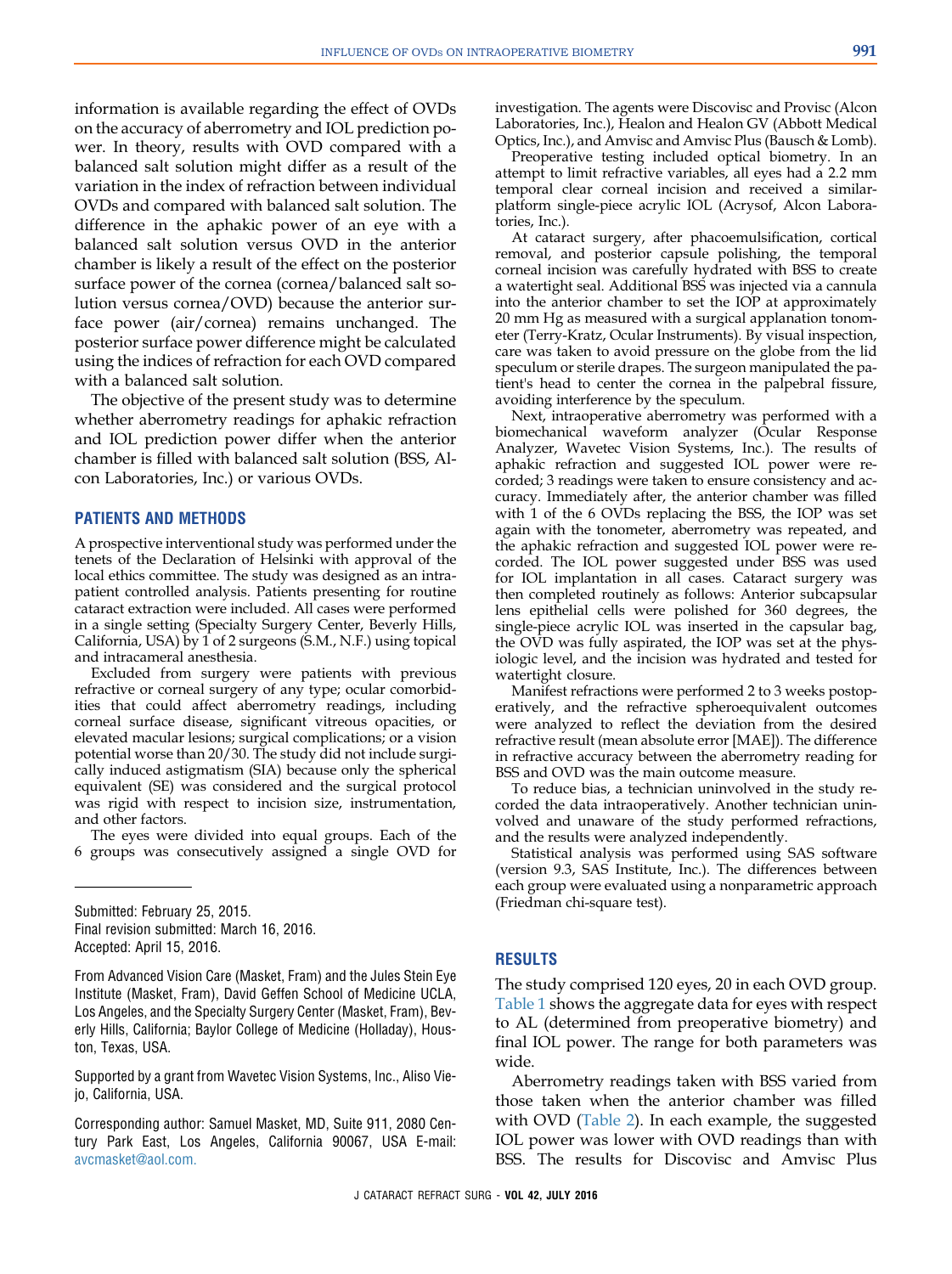<span id="page-2-0"></span>

| <b>Table 1.</b> Conglomerate data for all 120 eyes in the study. |                                           |                                             |  |  |  |  |
|------------------------------------------------------------------|-------------------------------------------|---------------------------------------------|--|--|--|--|
| Parameter                                                        | Axial<br>Length (mm)                      | <b>IOL</b> Power<br>Implanted (D)           |  |  |  |  |
| Mean $\pm$ SD<br>Median<br>Range                                 | $24.21 \pm 1.39$<br>23.94<br>21.19, 29.82 | $19.52 \pm 4.33$<br>20.5<br>$+4.00, +30.00$ |  |  |  |  |
| $IOL = intraccular lens$                                         |                                           |                                             |  |  |  |  |

suggested an IOL power approximately 0.50 diopter (D) lower than readings taken with BSS, while the difference for the other agents was less than 0.25 D. In addition, the MAE outcomes were lower with BSS than with OVD, with the exception of Amvisc, for which the results were identical (Table 2). The differences were statistically significant with Discovisc  $(P < .001)$  and Amvisc Plus  $(P < .026)$ .

# **DISCUSSION**

The key finding in this study is that use of certain OVDs in lieu of a balanced salt solution at the time of aphakic refraction using intraoperative aberrometry might lead to an underestimation of appropriate IOL power. As the MAE outcomes show, the refractive outcomes measured with BSS anterior chamber fill were more accurate than when aberrometry was performed with OVD filling the anterior chamber. The MAE results for Discovisc and Amvisc Plus were clinically and statistically significantly different than those for BSS; IOL power selection with those agents would result in approximately 0.50 D of undercorrection. The most likely cause for this finding would seem to be the differences in the index of refraction between BSS and the individual OVDs. The agents with the greatest disparity in the index of refraction between BSS and OVD showed the greatest disparity in aphakic refraction and the suggested IOL power requirement. The optical effect can be explained by the fact that the physiologic negative posterior power of the cornea decreases as the index of refraction of the OVD increases above BSS. The net effect is an increase in corneal power above the BSS physiologic value, which in turn lowers the aphakic refraction of the eye, resulting in a lower recommended IOL power and thus undercorrection.

As seen in Figure 1, using the actual index of refraction for each OVD, the predicted aphakic power error in diopters is shown on the y-axis and the actual additional IOL power necessary is shown on the x-axis. The  $R^2$  value of 90% between the actual and theoretical values is excellent. There are several explanations for

|                  | Intraocular Lens |            | Mean Absolute Error             |                                        | $\boldsymbol{P}$ |
|------------------|------------------|------------|---------------------------------|----------------------------------------|------------------|
| <b>OVD</b>       | <b>BSS</b>       | <b>OVD</b> | <b>BSS</b>                      | OVD                                    | Value            |
| Provisc          | 19.94            | 19.92      | $0.33 \pm 0.31$ $0.37 \pm 0.33$ |                                        | <b>NS</b>        |
| <b>Discovisc</b> | 19.64            | 19.02      |                                 | $0.47 + 0.42$ $0.88 + 0.49$            | $-.001$          |
| Healon           | 19.54            | 19.43      |                                 | $0.40 + 0.31$ $0.48 + 0.32$            | <b>NS</b>        |
| Healon           | 18.21            | 18.08      |                                 | $0.45 + 0.36$ $0.53 + 0.44$            | <b>NS</b>        |
| <b>GV</b>        |                  |            |                                 |                                        |                  |
| Amvisc           | 19.33            | 19.30      | $0.31 + 0.30 + 0.31 + 0.31$     |                                        | N <sub>S</sub>   |
| Amvisc           | 19.68            | 19.20      |                                 | $0.29 \pm 0.28$ $0.50 \pm 0.36$ < 0.26 |                  |
| Plus             |                  |            |                                 |                                        |                  |

the remaining 10% of the data. Additional factors might be the variation in anterior chamber volume, a mix of OVD and BSS, a change in corneal shape that might be induced by the OVD, an OVD that is generally cooler than BSS, and aberrometry readings that are performed with white light rather than the monochromatic light that is used to measure the index of refraction.

Another possible explanation for the study findings is that the higher index of refraction of the OVDs could alter the wavefront estimation of AL, with agents having a greater index of refraction exhibiting a larger disparity from the readings under BSS.

As noted in [Table 3,](#page-3-0) there are differences in chemical composition and rheology between the agents. Of the 6 tested agents, Discovisc alone contains a



Figure 1. Predicted aphakic power error (based on index of refraction disparity between balanced salt solution and OVD) on y-axis versus actual aphakic power error  $(x$ -axis) as determined by manifest refraction. As noted  $(R^2)$ , 90% of the observation might be attributed to the difference in the index of refraction, suggesting a strong correlation between aphakic power error and the index of refraction of the OVD (IOL  $=$  intraocular lens; OVD  $=$  ophthalmic viscosurgical device).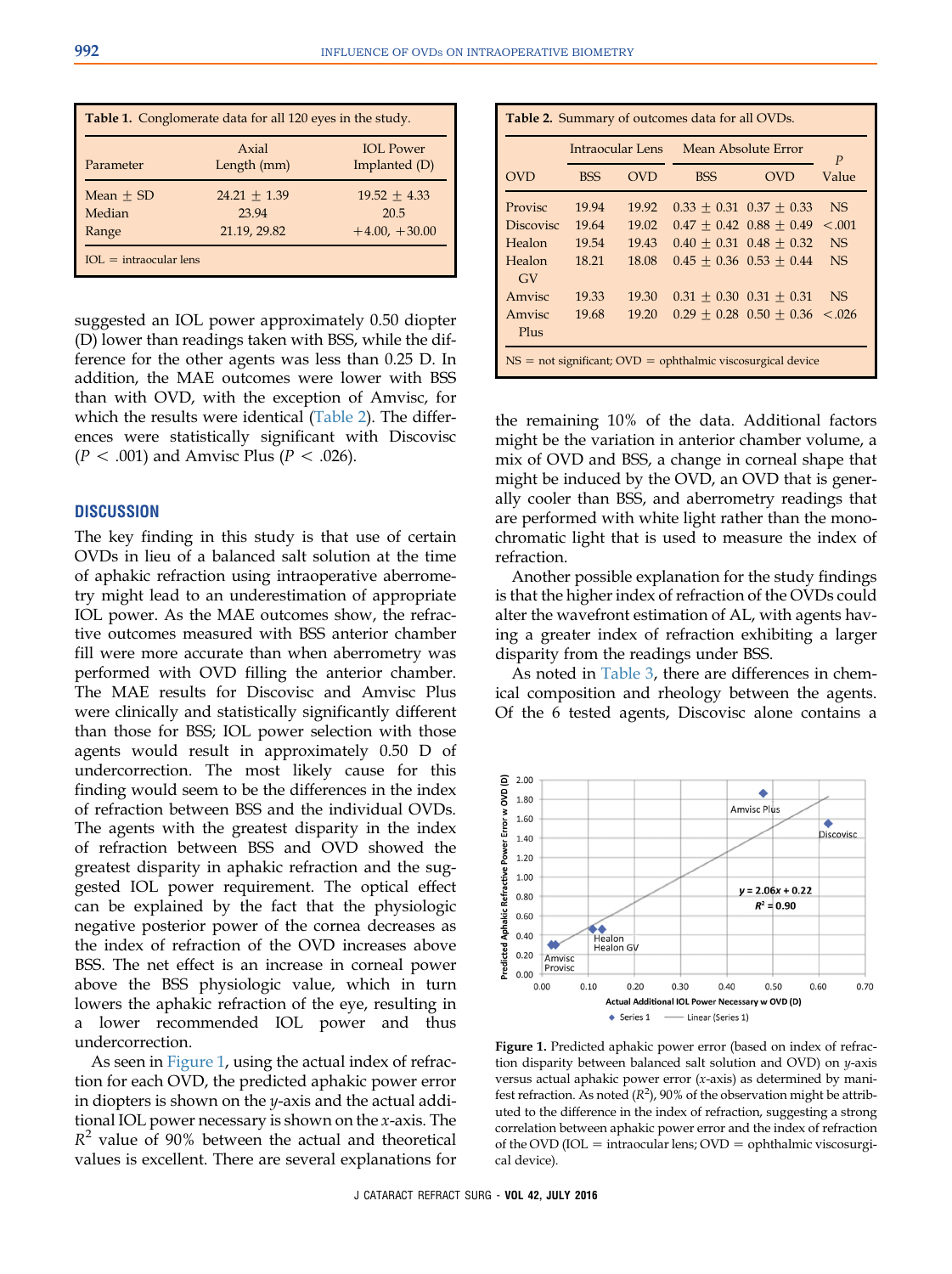<span id="page-3-0"></span>

| <b>Table 3.</b> Characteristics of OVDs. |             |                   |              |                                                              |                                       |  |  |  |
|------------------------------------------|-------------|-------------------|--------------|--------------------------------------------------------------|---------------------------------------|--|--|--|
| Agent                                    | Composition | Concentration (%) | MW (Daltons) | Index of Refraction<br>@ 25 $^{\circ}$ C at 546 <sub>u</sub> | Mean <b>IOL</b> Power<br>Error Vs BSS |  |  |  |
| <b>BSS</b>                               |             |                   |              | 1.3340                                                       |                                       |  |  |  |
| Provisc                                  | HA          | 1.0               | 2.4M         | 1.3380                                                       | 0.02                                  |  |  |  |
| Amvisc                                   | HA          | 1.2               | 2.0 M        | 1.3380                                                       | 0.03                                  |  |  |  |
| Healon                                   | HA          | 1.0               | 4.0 M        | 1.3370                                                       | 0.11                                  |  |  |  |
| <b>Healon GV</b>                         | HA          | 1.4               | 5.0 M        | 1.3390                                                       | 0.13                                  |  |  |  |
| Amvisc Plus*                             | HA          | 1.6               | 1.5M         | $1.3480*$                                                    | $0.48*$                               |  |  |  |
| $Discovisc*$                             | HA/CS       | 1.6/4.0           | 1.7 M/25.0 K | $1.3460*$                                                    | $0.62*$                               |  |  |  |

 $BSS =$  balanced salt solution;  $CS =$  chondroitin sulfate;  $HA =$  hyaluronic acid;  $IOL =$  intraocular lens;  $MW =$  molecular weight

\*Note the greater disparity of the index of refraction and IOL power between OVD and BSS with Amvisc Plus and Discovisc compared with the other agents.

mixture of sodium hyaluronate and chondroitin sulfate, whereas the other OVDs are purely hyaluronate based. There are differences in molecular weight and hyaluronate concentration as well.<sup>[4](#page-4-0)</sup> Amvisc Plus and Discovisc have the same concentration of hyaluronic acid, perhaps explaining their similar optical behavior in the study. Although there are no previous studies of the influence of OVDs on intraoperative aberrometry, a recent one evaluated the focus shift effect of OVDs on the optical coherence tomography reading and treatment aspects of a femto-second laser–created anterior capsulotomy.<sup>[5](#page-4-0)</sup> In distinction from results in the present study, de Freitas et al. $5$  did not find a clinically significant difference with OVD in their model. This might be because the 2 studies evaluated only 2 OVDs; that is, Healon and Provisc. Neither of those agents had a meaningful impact on aberrometry, nor did they affect femtosecond laser accuracy, likely a result of their relatively low index of refraction.

Nevertheless, the significant finding in our study is that 2 of the OVDs (Discovisc and Amvisc Plus) induced an error in intraoperative aberrometry that could result in an undercorrection of IOL power. However, the other tested OVDs did not result in significant differences from BSS. Therefore, surgeons might opt to use these agents to fill the anterior chamber before performing aberrometry readings. The chief advantage is that stromal hydration of the cataract incision is not necessary at this stage of surgery, thus avoiding the potential for altering corneal shape. In the future, adhesives might be used to seal the cataract incision temporarily in preparation for intraoperative aberrometry.

A potential weakness of the present study is the use of 2 surgeons in that they might have differed in technique, SIA, and other factors. However, the surgical protocol was rigid with respect to instrumentation, incision size, and placement. Moreover, only the SE was tabulated, reducing the significance

of SIA. An additional concern might be the inclusion of eyes with differing ALs. However, as seen in [Table 1,](#page-2-0) there was a large variation in AL and IOL power. Given that the study was designed with intrapatient control, the concern is lessened and the study results may be applied to eyes over a wide variation in AL.

As there are no previous similar studies, we look forward to corroborating or contradictory investigations. Moreover, because the current Ocular Response Analyzer device does not measure higher-order aberrations (HOAs), future studies might assess the influence of the presence of OVD on measured HOAs.

# WHAT WAS KNOWN

 There is no information available regarding the influence of OVD on the accuracy of intraoperative aberrometry.

# WHAT THIS PAPER ADDS

 There is evidence of an optical effect of varying OVDs on intraoperative aberrometry, providing a guide for use of certain agents.

### **REFERENCES**

- 1. [Schallhorn SC, Venter JA. One-month outcomes of](http://refhub.elsevier.com/S0886-3350(16)30180-8/sref1) [wavefront-guided LASIK for low to moderate myopia with](http://refhub.elsevier.com/S0886-3350(16)30180-8/sref1) [the VISX STAR S4 laser in 32,569 eyes. J Refract Surg](http://refhub.elsevier.com/S0886-3350(16)30180-8/sref1) [2009; 25:S634–S641](http://refhub.elsevier.com/S0886-3350(16)30180-8/sref1)
- 2. Gale RP, Saldana M, Johnston RL, Zuberbuhler B, McKibbin M. Benchmark standards for refractive outcomes after NHS cataract surgery. Eye 2009; 23:149–152. Available at: [http://www.](http://www.nature.com/eye/journal/v23/n1/pdf/6702954a.pdf) [nature.com/eye/journal/v23/n1/pdf/6702954a.pdf.](http://www.nature.com/eye/journal/v23/n1/pdf/6702954a.pdf) Accessed May 14, 2016
- 3. [Ianchulev T, Hoffer KJ, Yoo SH, Chang DF, Breen M, Padrick T,](http://refhub.elsevier.com/S0886-3350(16)30180-8/sref3) [Tran DB. Intraoperative refractive biometry for predicting intra](http://refhub.elsevier.com/S0886-3350(16)30180-8/sref3)[ocular lens power calculation after prior myopic refractive sur](http://refhub.elsevier.com/S0886-3350(16)30180-8/sref3)[gery. Ophthalmology 2014; 121:56–60](http://refhub.elsevier.com/S0886-3350(16)30180-8/sref3)